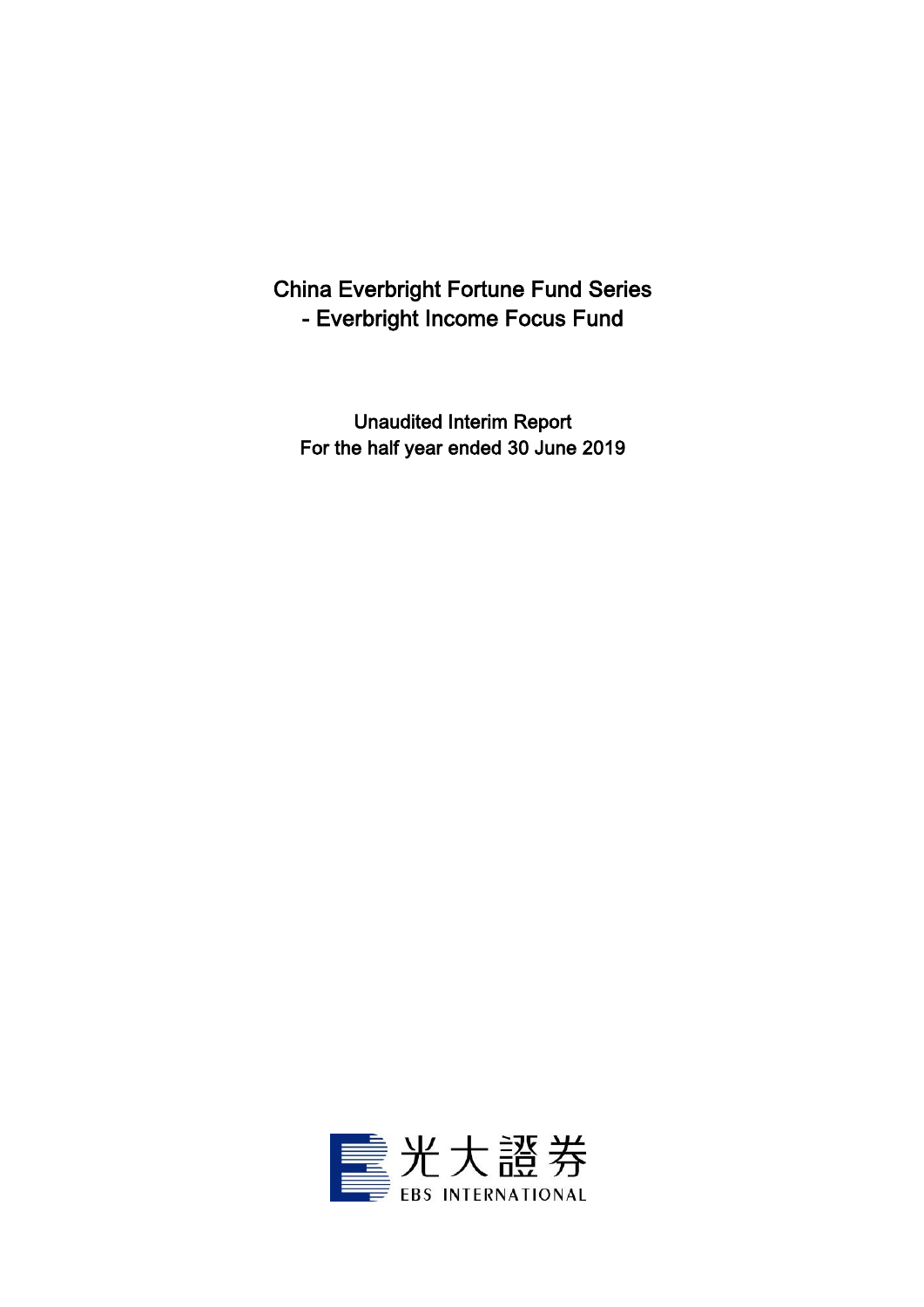# China Everbright Fortune Fund Series - Everbright Income Focus Fund 2019 Unaudited Interim Report

| Contents                                                 | Page |
|----------------------------------------------------------|------|
| Statement of assets and liabilities (Unaudited)          | 1    |
| Portfolio statement (Unaudited)                          | 2    |
| Statement of changes in equity (Unaudited)               | 3    |
| Statement of movements in portfolio holdings (Unaudited) | 4    |
| Notes to the financial statements (Unaudited)            | 5    |
| Administration                                           | 6    |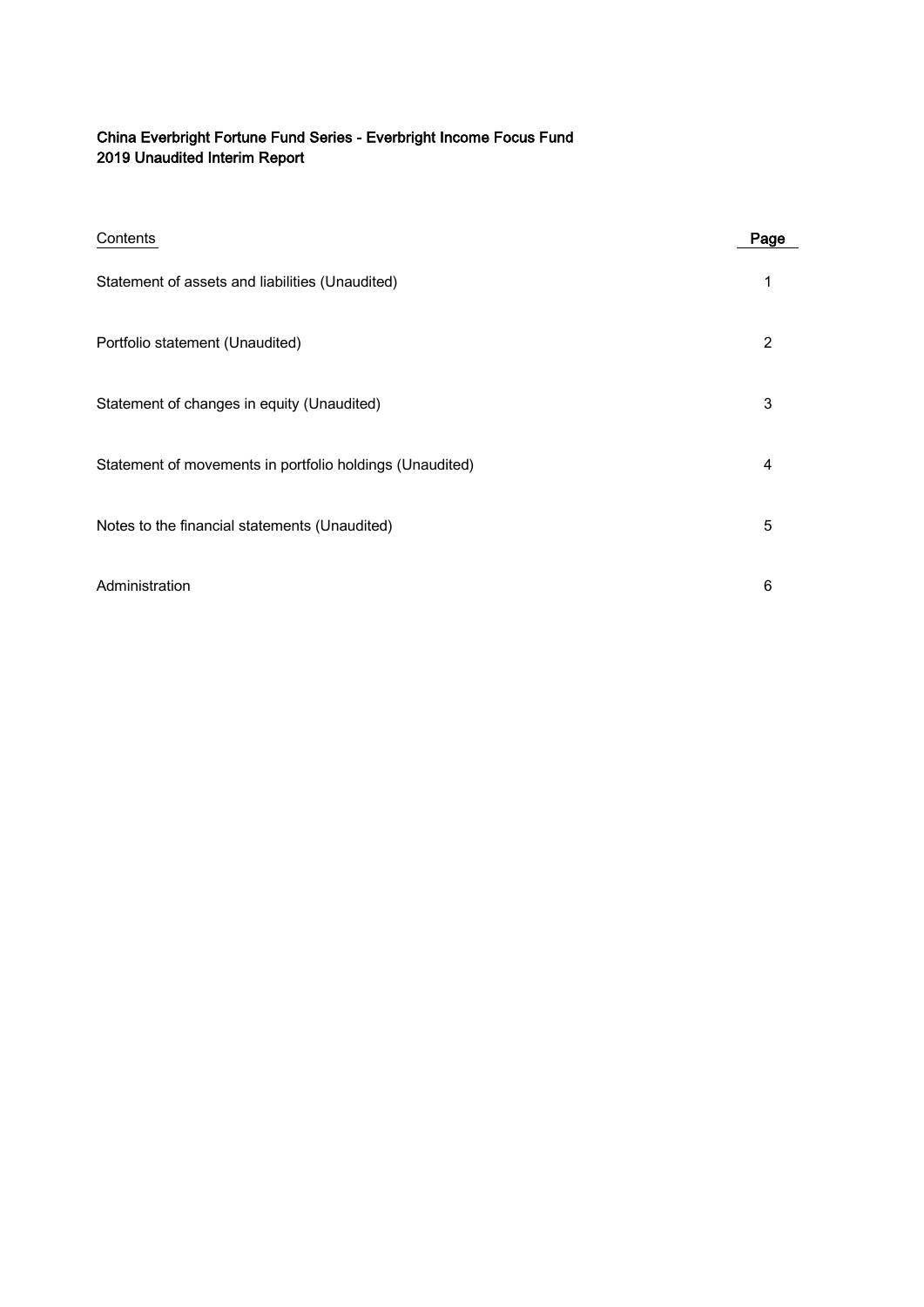# China Everbright Fortune Fund Series - Everbright Income Focus Fund Statement of assets and liabilities (Unaudited) as at 30 June 2019 (Expressed in United States dollars)

|                                         | As at          | As at            |
|-----------------------------------------|----------------|------------------|
|                                         | 30 June 2019   | 31 December 2018 |
| <b>ASSETS</b>                           | <b>USD</b>     | <b>USD</b>       |
| Financial assets at FVTPL               | 50,113,407     | 48,811,320       |
| Interest receivable on financial assets | 683,811        | 650,120          |
| Account receivable                      | 2,351,990      | 852,319          |
| Other receivables and prepayments       |                | 5,496,104        |
| Cash and cash equivalents               | 3,992,410      | 835,835          |
| <b>Total Assets</b>                     | 57,141,618     | 56,645,698       |
| <b>LIABILITIES</b>                      |                |                  |
| <b>Financial liabilities at FVTPL</b>   | (377, 422)     | (523, 594)       |
| Account payable                         | (4,003,500)    |                  |
| Payables under repurchase agreements    | (8,768,914)    |                  |
| Accrued expenses and other payables     | (24, 630)      | (51, 951)        |
| <b>Total Liabilities</b>                | (13, 174, 466) | (575, 545)       |
| Net assets attributable to unitholders  | 43,967,152     | 56,070,153       |
|                                         |                |                  |
| Representing:                           |                |                  |
| <b>Equity</b>                           | 43,967,152     | 56,070,153       |
| Number of units in issue, Class I - USD | 4,111,027.62   | 5,600,600.60     |
| Net asset value per unit, Class I - USD | 10.69          | 10.01            |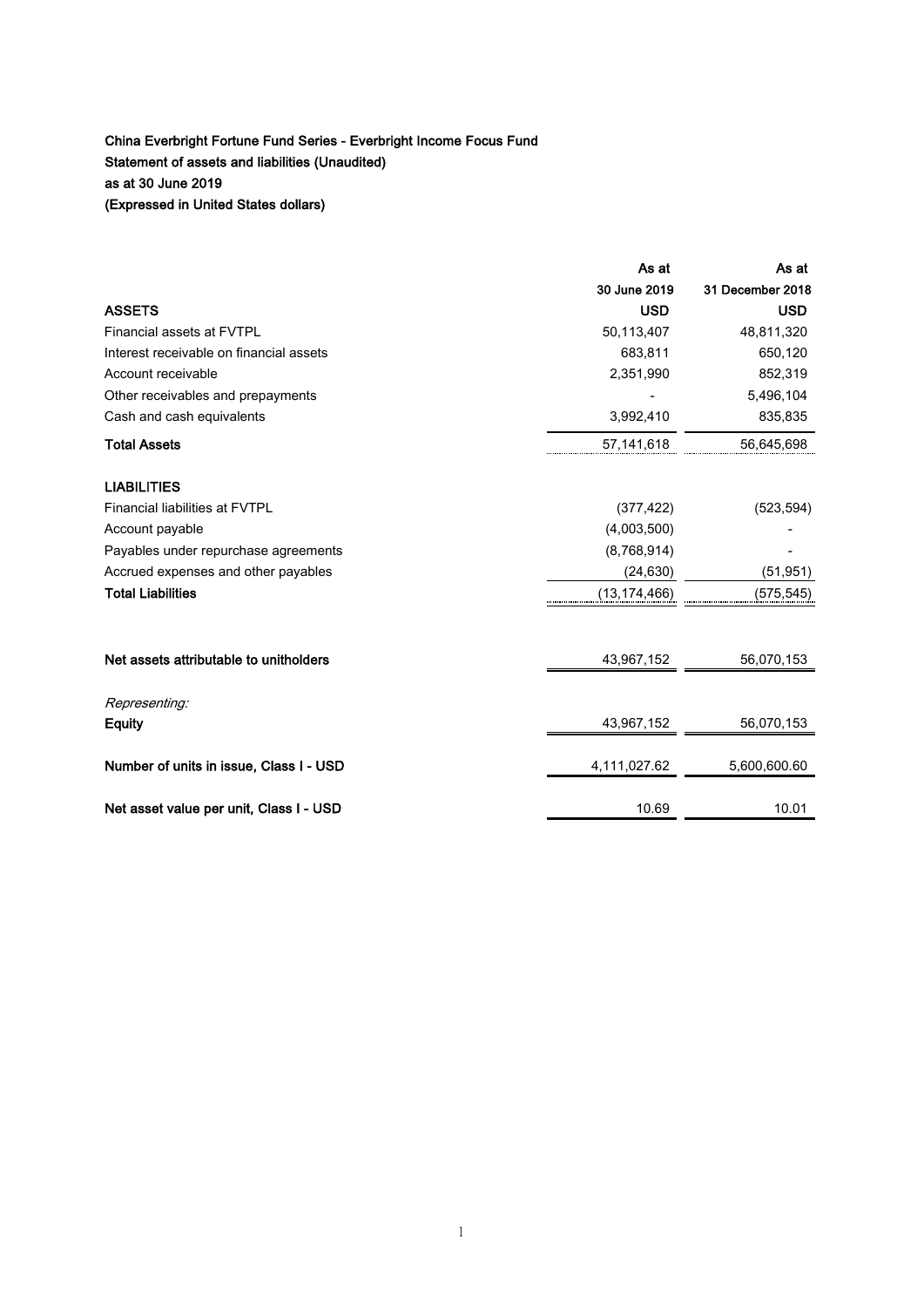| Value<br>net asset<br><b>Holdings</b><br>value<br><b>Long Position</b><br>Debt Securities - Corporate Bonds<br>Shinhan Financial Group Co Ltd 5.875% Perp<br>3,400,000<br>8.19%<br>3,602,504<br>Bank Of China Hong Kong Ltd 5.9% 1409Perp<br>4.85%<br>2,000,000<br>2,134,460<br>Kookmin Bank V4.35% Perp Regs<br>4.58%<br>2,000,000<br>2,014,320<br>Mitsui Sumitomo Insurance Co Ltd 4.95% Perp<br>4.91%<br>2,000,000<br>2,160,680<br>4.90%<br>Vanke Real Estate Hong Kong Co Ltd 5.35% 11032024<br>2,000,000<br>2,154,760<br>Vigorous Champ Intl Ltd 4.375% 10092023 Emtn<br>4.75%<br>2,000,000<br>2,086,420<br>Indian Oil Corp Ltd 4.75% 16012024<br>3.59%<br>1,500,000<br>1,580,250<br>2.86%<br>Cnac Hk Finbridge Co Ltd 3.5% 19072022<br>1,250,000<br>1,259,438<br>Sf Holding Investment Ltd 4.125% 26072023<br>1,100,000<br>2.60%<br>1,144,836<br>Aozora Bank 3.81% 07092021<br>2.33%<br>1,000,000<br>1,022,730<br>Avic Intl Finance Invest 4.375% 23052021<br>2.33%<br>1,000,000<br>1,022,600<br>2.39%<br>Bank Rakyat Indonesia 4.625% 20072023<br>1,000,000<br>1,049,070<br>Bluestar Fin Holdings 3.5% 30092021<br>1,000,000<br>2.30%<br>1,011,570<br>China Huadian Overseas Development Management Co Ltd V4% Perp<br>2.30%<br>1,000,000<br>1,011,350<br>China Resources Land Ltd 3.75% 26/08/2024 Emtn<br>2.36%<br>1,000,000<br>1,036,910<br>China Resources Land Ltd 4.125% 26/02/2029 Emtn<br>2.39%<br>1,000,000<br>1,051,780<br>Citic 3.5% 11072023<br>2.31%<br>1,000,000<br>1,015,930<br>2.38%<br>Hyundai Capital America 4.30% 01/02/2024<br>1,000,000<br>1,046,840<br>Indonesia Asahan Aluminium Tbk Pt 6.53% 15112028<br>2.69%<br>1,000,000<br>1,183,030<br>Korea Resources Corp 4% 18042023<br>2.38%<br>1,000,000<br>1,045,110<br>Perusahaan Listrik Negara Pt 5.375% 25012029<br>1,000,000<br>1,103,770<br>2.51%<br>Posco 4% 01082023<br>2.38%<br>1,000,000<br>1,046,440<br>Security Bank Corp 4.5% 25092023<br>2.40%<br>1,000,000<br>1,056,020<br>2.40%<br>Shimao Property Holdings Ltd 6.125% 21/02/2024<br>1,000,000<br>1,053,480<br>Spic 2018 Usd Senior Perpetual Bond Co Ltd 5.8% Perp<br>2.40%<br>1,000,000<br>1,054,550<br>2.39%<br>State Bank Of India/London 4.5% 28092023<br>1,000,000<br>1,051,550<br>Swiss Re Finance Luxembourg Sa 5.00% 02/04/2049<br>2.44%<br>1,000,000<br>1,072,600<br>Tnb Global Ventures Capital Bhd 4.851% 01112028<br>2.52%<br>1,000,000<br>1,109,380<br>Bluestar Finance Holdings Ltd 6.25% 0711 Perp<br>1.91%<br>800,000<br>841,264<br>Siam Commercial Bank Pcl/Cayman Islands 3.9% 11/02/2024<br>835,888<br>1.90%<br>800,000<br>Korea Western Power Co 3.75% 07062023<br>626,160<br>1.42%<br>600,000<br>Bank Of Philippine Islan 4.25% 04092023<br>1.20%<br>500,000<br>525,710<br>Bharat Petroleum Corp Ltd 4.375 24/01/22<br>1.18%<br>500,000<br>517,340<br>China Cinda Finance 2017 I Ltd 4.75% 21/02/2029 Emtn<br>500,000<br>540,000<br>1.23%<br>Citic 4.00% 11012028<br>500,000<br>515,615<br>1.17%<br>Cmhi Finance Bvi Co Ltd 4.375% 06082023<br>1.20%<br>500,000<br>526,805<br>1.22%<br>Cnac Hk Finbridge Co Ltd 4.875% 14032025<br>500,000<br>537,750<br>Indonesia Asahan Aluminium Tbk Pt 5.23% 15112021<br>1.20%<br>500,000<br>526,740<br>Indonesia Asahan Aluminium Tbk Pt 5.71% 15112023<br>1.25%<br>500,000<br>548,895<br>Korea East-West Power Co Ltd 3.875% 19072023<br>1.19%<br>500,000<br>524,555<br>Korea Hydro & Nuclear Power Co Ltd 3.75% 25072023<br>522,540<br>1.19%<br>500,000<br>1.25%<br>Oil India Ltd 5.125% 04022029<br>500,000<br>548,155<br>Poly Real Estate Finance Ltd 4.75% 09172023<br>500,000<br>1.19%<br>523,805<br>Sands China Ltd 5.125% 08082025<br>500,000<br>1.23%<br>540,385<br>Shinhan Bank Co Ltd 4% 23042029 Regs<br>500,000<br>517,945<br>1.18%<br>Sk Broadband Co Ltd 3.875% 13082023<br>500,000<br>521,105<br>1.19%<br>Ubs Group Funding Switzerland Ag 7% Perp<br>500,000<br>531,825<br>1.21%<br>Vanke Real Estate Hong Kong Co Ltd 4.2% 07/06/2024 Emtn<br>500,000<br>514,425<br>1.17%<br>Sands China Ltd 4.6% 08082023<br>400,000<br>421,348<br>0.96%<br>Cmhi Finance Bvi Co Ltd 5% 06082028<br>200,000<br>222,774<br>0.51%<br>50,113,407<br>113.98%<br><b>Short Position</b><br><b>Commodity Future</b><br>TYU9 Comb Comdty<br>(145)<br>$-0.86%$<br>(377, 422)<br>49,735,985<br>113.12%<br>Total investments (Total cost of investments: USD 47,316,959.67)<br>Other net liabilities<br>(5,768,833)<br>-13.12%<br>Total net assets<br>100.00%<br>43,967,152 |  | Market | % of |
|--------------------------------------------------------------------------------------------------------------------------------------------------------------------------------------------------------------------------------------------------------------------------------------------------------------------------------------------------------------------------------------------------------------------------------------------------------------------------------------------------------------------------------------------------------------------------------------------------------------------------------------------------------------------------------------------------------------------------------------------------------------------------------------------------------------------------------------------------------------------------------------------------------------------------------------------------------------------------------------------------------------------------------------------------------------------------------------------------------------------------------------------------------------------------------------------------------------------------------------------------------------------------------------------------------------------------------------------------------------------------------------------------------------------------------------------------------------------------------------------------------------------------------------------------------------------------------------------------------------------------------------------------------------------------------------------------------------------------------------------------------------------------------------------------------------------------------------------------------------------------------------------------------------------------------------------------------------------------------------------------------------------------------------------------------------------------------------------------------------------------------------------------------------------------------------------------------------------------------------------------------------------------------------------------------------------------------------------------------------------------------------------------------------------------------------------------------------------------------------------------------------------------------------------------------------------------------------------------------------------------------------------------------------------------------------------------------------------------------------------------------------------------------------------------------------------------------------------------------------------------------------------------------------------------------------------------------------------------------------------------------------------------------------------------------------------------------------------------------------------------------------------------------------------------------------------------------------------------------------------------------------------------------------------------------------------------------------------------------------------------------------------------------------------------------------------------------------------------------------------------------------------------------------------------------------------------------------------------------------------------------------------------------------------------------------------------------------------------------------------------------------------------------------------------------------------------------------------------------------------------------------------------------------------------------------------------------------------------------------------------------------------------------------------------------------------------------------------------------------------------------------------------------------------------------------------------------------------------------------------------------------------------------------------------------------------------------------------------------------------------------------------------------------------------------------------------------------------------|--|--------|------|
|                                                                                                                                                                                                                                                                                                                                                                                                                                                                                                                                                                                                                                                                                                                                                                                                                                                                                                                                                                                                                                                                                                                                                                                                                                                                                                                                                                                                                                                                                                                                                                                                                                                                                                                                                                                                                                                                                                                                                                                                                                                                                                                                                                                                                                                                                                                                                                                                                                                                                                                                                                                                                                                                                                                                                                                                                                                                                                                                                                                                                                                                                                                                                                                                                                                                                                                                                                                                                                                                                                                                                                                                                                                                                                                                                                                                                                                                                                                                                                                                                                                                                                                                                                                                                                                                                                                                                                                                                                                                          |  |        |      |
|                                                                                                                                                                                                                                                                                                                                                                                                                                                                                                                                                                                                                                                                                                                                                                                                                                                                                                                                                                                                                                                                                                                                                                                                                                                                                                                                                                                                                                                                                                                                                                                                                                                                                                                                                                                                                                                                                                                                                                                                                                                                                                                                                                                                                                                                                                                                                                                                                                                                                                                                                                                                                                                                                                                                                                                                                                                                                                                                                                                                                                                                                                                                                                                                                                                                                                                                                                                                                                                                                                                                                                                                                                                                                                                                                                                                                                                                                                                                                                                                                                                                                                                                                                                                                                                                                                                                                                                                                                                                          |  |        |      |
|                                                                                                                                                                                                                                                                                                                                                                                                                                                                                                                                                                                                                                                                                                                                                                                                                                                                                                                                                                                                                                                                                                                                                                                                                                                                                                                                                                                                                                                                                                                                                                                                                                                                                                                                                                                                                                                                                                                                                                                                                                                                                                                                                                                                                                                                                                                                                                                                                                                                                                                                                                                                                                                                                                                                                                                                                                                                                                                                                                                                                                                                                                                                                                                                                                                                                                                                                                                                                                                                                                                                                                                                                                                                                                                                                                                                                                                                                                                                                                                                                                                                                                                                                                                                                                                                                                                                                                                                                                                                          |  |        |      |
|                                                                                                                                                                                                                                                                                                                                                                                                                                                                                                                                                                                                                                                                                                                                                                                                                                                                                                                                                                                                                                                                                                                                                                                                                                                                                                                                                                                                                                                                                                                                                                                                                                                                                                                                                                                                                                                                                                                                                                                                                                                                                                                                                                                                                                                                                                                                                                                                                                                                                                                                                                                                                                                                                                                                                                                                                                                                                                                                                                                                                                                                                                                                                                                                                                                                                                                                                                                                                                                                                                                                                                                                                                                                                                                                                                                                                                                                                                                                                                                                                                                                                                                                                                                                                                                                                                                                                                                                                                                                          |  |        |      |
|                                                                                                                                                                                                                                                                                                                                                                                                                                                                                                                                                                                                                                                                                                                                                                                                                                                                                                                                                                                                                                                                                                                                                                                                                                                                                                                                                                                                                                                                                                                                                                                                                                                                                                                                                                                                                                                                                                                                                                                                                                                                                                                                                                                                                                                                                                                                                                                                                                                                                                                                                                                                                                                                                                                                                                                                                                                                                                                                                                                                                                                                                                                                                                                                                                                                                                                                                                                                                                                                                                                                                                                                                                                                                                                                                                                                                                                                                                                                                                                                                                                                                                                                                                                                                                                                                                                                                                                                                                                                          |  |        |      |
|                                                                                                                                                                                                                                                                                                                                                                                                                                                                                                                                                                                                                                                                                                                                                                                                                                                                                                                                                                                                                                                                                                                                                                                                                                                                                                                                                                                                                                                                                                                                                                                                                                                                                                                                                                                                                                                                                                                                                                                                                                                                                                                                                                                                                                                                                                                                                                                                                                                                                                                                                                                                                                                                                                                                                                                                                                                                                                                                                                                                                                                                                                                                                                                                                                                                                                                                                                                                                                                                                                                                                                                                                                                                                                                                                                                                                                                                                                                                                                                                                                                                                                                                                                                                                                                                                                                                                                                                                                                                          |  |        |      |
|                                                                                                                                                                                                                                                                                                                                                                                                                                                                                                                                                                                                                                                                                                                                                                                                                                                                                                                                                                                                                                                                                                                                                                                                                                                                                                                                                                                                                                                                                                                                                                                                                                                                                                                                                                                                                                                                                                                                                                                                                                                                                                                                                                                                                                                                                                                                                                                                                                                                                                                                                                                                                                                                                                                                                                                                                                                                                                                                                                                                                                                                                                                                                                                                                                                                                                                                                                                                                                                                                                                                                                                                                                                                                                                                                                                                                                                                                                                                                                                                                                                                                                                                                                                                                                                                                                                                                                                                                                                                          |  |        |      |
|                                                                                                                                                                                                                                                                                                                                                                                                                                                                                                                                                                                                                                                                                                                                                                                                                                                                                                                                                                                                                                                                                                                                                                                                                                                                                                                                                                                                                                                                                                                                                                                                                                                                                                                                                                                                                                                                                                                                                                                                                                                                                                                                                                                                                                                                                                                                                                                                                                                                                                                                                                                                                                                                                                                                                                                                                                                                                                                                                                                                                                                                                                                                                                                                                                                                                                                                                                                                                                                                                                                                                                                                                                                                                                                                                                                                                                                                                                                                                                                                                                                                                                                                                                                                                                                                                                                                                                                                                                                                          |  |        |      |
|                                                                                                                                                                                                                                                                                                                                                                                                                                                                                                                                                                                                                                                                                                                                                                                                                                                                                                                                                                                                                                                                                                                                                                                                                                                                                                                                                                                                                                                                                                                                                                                                                                                                                                                                                                                                                                                                                                                                                                                                                                                                                                                                                                                                                                                                                                                                                                                                                                                                                                                                                                                                                                                                                                                                                                                                                                                                                                                                                                                                                                                                                                                                                                                                                                                                                                                                                                                                                                                                                                                                                                                                                                                                                                                                                                                                                                                                                                                                                                                                                                                                                                                                                                                                                                                                                                                                                                                                                                                                          |  |        |      |
|                                                                                                                                                                                                                                                                                                                                                                                                                                                                                                                                                                                                                                                                                                                                                                                                                                                                                                                                                                                                                                                                                                                                                                                                                                                                                                                                                                                                                                                                                                                                                                                                                                                                                                                                                                                                                                                                                                                                                                                                                                                                                                                                                                                                                                                                                                                                                                                                                                                                                                                                                                                                                                                                                                                                                                                                                                                                                                                                                                                                                                                                                                                                                                                                                                                                                                                                                                                                                                                                                                                                                                                                                                                                                                                                                                                                                                                                                                                                                                                                                                                                                                                                                                                                                                                                                                                                                                                                                                                                          |  |        |      |
|                                                                                                                                                                                                                                                                                                                                                                                                                                                                                                                                                                                                                                                                                                                                                                                                                                                                                                                                                                                                                                                                                                                                                                                                                                                                                                                                                                                                                                                                                                                                                                                                                                                                                                                                                                                                                                                                                                                                                                                                                                                                                                                                                                                                                                                                                                                                                                                                                                                                                                                                                                                                                                                                                                                                                                                                                                                                                                                                                                                                                                                                                                                                                                                                                                                                                                                                                                                                                                                                                                                                                                                                                                                                                                                                                                                                                                                                                                                                                                                                                                                                                                                                                                                                                                                                                                                                                                                                                                                                          |  |        |      |
|                                                                                                                                                                                                                                                                                                                                                                                                                                                                                                                                                                                                                                                                                                                                                                                                                                                                                                                                                                                                                                                                                                                                                                                                                                                                                                                                                                                                                                                                                                                                                                                                                                                                                                                                                                                                                                                                                                                                                                                                                                                                                                                                                                                                                                                                                                                                                                                                                                                                                                                                                                                                                                                                                                                                                                                                                                                                                                                                                                                                                                                                                                                                                                                                                                                                                                                                                                                                                                                                                                                                                                                                                                                                                                                                                                                                                                                                                                                                                                                                                                                                                                                                                                                                                                                                                                                                                                                                                                                                          |  |        |      |
|                                                                                                                                                                                                                                                                                                                                                                                                                                                                                                                                                                                                                                                                                                                                                                                                                                                                                                                                                                                                                                                                                                                                                                                                                                                                                                                                                                                                                                                                                                                                                                                                                                                                                                                                                                                                                                                                                                                                                                                                                                                                                                                                                                                                                                                                                                                                                                                                                                                                                                                                                                                                                                                                                                                                                                                                                                                                                                                                                                                                                                                                                                                                                                                                                                                                                                                                                                                                                                                                                                                                                                                                                                                                                                                                                                                                                                                                                                                                                                                                                                                                                                                                                                                                                                                                                                                                                                                                                                                                          |  |        |      |
|                                                                                                                                                                                                                                                                                                                                                                                                                                                                                                                                                                                                                                                                                                                                                                                                                                                                                                                                                                                                                                                                                                                                                                                                                                                                                                                                                                                                                                                                                                                                                                                                                                                                                                                                                                                                                                                                                                                                                                                                                                                                                                                                                                                                                                                                                                                                                                                                                                                                                                                                                                                                                                                                                                                                                                                                                                                                                                                                                                                                                                                                                                                                                                                                                                                                                                                                                                                                                                                                                                                                                                                                                                                                                                                                                                                                                                                                                                                                                                                                                                                                                                                                                                                                                                                                                                                                                                                                                                                                          |  |        |      |
|                                                                                                                                                                                                                                                                                                                                                                                                                                                                                                                                                                                                                                                                                                                                                                                                                                                                                                                                                                                                                                                                                                                                                                                                                                                                                                                                                                                                                                                                                                                                                                                                                                                                                                                                                                                                                                                                                                                                                                                                                                                                                                                                                                                                                                                                                                                                                                                                                                                                                                                                                                                                                                                                                                                                                                                                                                                                                                                                                                                                                                                                                                                                                                                                                                                                                                                                                                                                                                                                                                                                                                                                                                                                                                                                                                                                                                                                                                                                                                                                                                                                                                                                                                                                                                                                                                                                                                                                                                                                          |  |        |      |
|                                                                                                                                                                                                                                                                                                                                                                                                                                                                                                                                                                                                                                                                                                                                                                                                                                                                                                                                                                                                                                                                                                                                                                                                                                                                                                                                                                                                                                                                                                                                                                                                                                                                                                                                                                                                                                                                                                                                                                                                                                                                                                                                                                                                                                                                                                                                                                                                                                                                                                                                                                                                                                                                                                                                                                                                                                                                                                                                                                                                                                                                                                                                                                                                                                                                                                                                                                                                                                                                                                                                                                                                                                                                                                                                                                                                                                                                                                                                                                                                                                                                                                                                                                                                                                                                                                                                                                                                                                                                          |  |        |      |
|                                                                                                                                                                                                                                                                                                                                                                                                                                                                                                                                                                                                                                                                                                                                                                                                                                                                                                                                                                                                                                                                                                                                                                                                                                                                                                                                                                                                                                                                                                                                                                                                                                                                                                                                                                                                                                                                                                                                                                                                                                                                                                                                                                                                                                                                                                                                                                                                                                                                                                                                                                                                                                                                                                                                                                                                                                                                                                                                                                                                                                                                                                                                                                                                                                                                                                                                                                                                                                                                                                                                                                                                                                                                                                                                                                                                                                                                                                                                                                                                                                                                                                                                                                                                                                                                                                                                                                                                                                                                          |  |        |      |
|                                                                                                                                                                                                                                                                                                                                                                                                                                                                                                                                                                                                                                                                                                                                                                                                                                                                                                                                                                                                                                                                                                                                                                                                                                                                                                                                                                                                                                                                                                                                                                                                                                                                                                                                                                                                                                                                                                                                                                                                                                                                                                                                                                                                                                                                                                                                                                                                                                                                                                                                                                                                                                                                                                                                                                                                                                                                                                                                                                                                                                                                                                                                                                                                                                                                                                                                                                                                                                                                                                                                                                                                                                                                                                                                                                                                                                                                                                                                                                                                                                                                                                                                                                                                                                                                                                                                                                                                                                                                          |  |        |      |
|                                                                                                                                                                                                                                                                                                                                                                                                                                                                                                                                                                                                                                                                                                                                                                                                                                                                                                                                                                                                                                                                                                                                                                                                                                                                                                                                                                                                                                                                                                                                                                                                                                                                                                                                                                                                                                                                                                                                                                                                                                                                                                                                                                                                                                                                                                                                                                                                                                                                                                                                                                                                                                                                                                                                                                                                                                                                                                                                                                                                                                                                                                                                                                                                                                                                                                                                                                                                                                                                                                                                                                                                                                                                                                                                                                                                                                                                                                                                                                                                                                                                                                                                                                                                                                                                                                                                                                                                                                                                          |  |        |      |
|                                                                                                                                                                                                                                                                                                                                                                                                                                                                                                                                                                                                                                                                                                                                                                                                                                                                                                                                                                                                                                                                                                                                                                                                                                                                                                                                                                                                                                                                                                                                                                                                                                                                                                                                                                                                                                                                                                                                                                                                                                                                                                                                                                                                                                                                                                                                                                                                                                                                                                                                                                                                                                                                                                                                                                                                                                                                                                                                                                                                                                                                                                                                                                                                                                                                                                                                                                                                                                                                                                                                                                                                                                                                                                                                                                                                                                                                                                                                                                                                                                                                                                                                                                                                                                                                                                                                                                                                                                                                          |  |        |      |
|                                                                                                                                                                                                                                                                                                                                                                                                                                                                                                                                                                                                                                                                                                                                                                                                                                                                                                                                                                                                                                                                                                                                                                                                                                                                                                                                                                                                                                                                                                                                                                                                                                                                                                                                                                                                                                                                                                                                                                                                                                                                                                                                                                                                                                                                                                                                                                                                                                                                                                                                                                                                                                                                                                                                                                                                                                                                                                                                                                                                                                                                                                                                                                                                                                                                                                                                                                                                                                                                                                                                                                                                                                                                                                                                                                                                                                                                                                                                                                                                                                                                                                                                                                                                                                                                                                                                                                                                                                                                          |  |        |      |
|                                                                                                                                                                                                                                                                                                                                                                                                                                                                                                                                                                                                                                                                                                                                                                                                                                                                                                                                                                                                                                                                                                                                                                                                                                                                                                                                                                                                                                                                                                                                                                                                                                                                                                                                                                                                                                                                                                                                                                                                                                                                                                                                                                                                                                                                                                                                                                                                                                                                                                                                                                                                                                                                                                                                                                                                                                                                                                                                                                                                                                                                                                                                                                                                                                                                                                                                                                                                                                                                                                                                                                                                                                                                                                                                                                                                                                                                                                                                                                                                                                                                                                                                                                                                                                                                                                                                                                                                                                                                          |  |        |      |
|                                                                                                                                                                                                                                                                                                                                                                                                                                                                                                                                                                                                                                                                                                                                                                                                                                                                                                                                                                                                                                                                                                                                                                                                                                                                                                                                                                                                                                                                                                                                                                                                                                                                                                                                                                                                                                                                                                                                                                                                                                                                                                                                                                                                                                                                                                                                                                                                                                                                                                                                                                                                                                                                                                                                                                                                                                                                                                                                                                                                                                                                                                                                                                                                                                                                                                                                                                                                                                                                                                                                                                                                                                                                                                                                                                                                                                                                                                                                                                                                                                                                                                                                                                                                                                                                                                                                                                                                                                                                          |  |        |      |
|                                                                                                                                                                                                                                                                                                                                                                                                                                                                                                                                                                                                                                                                                                                                                                                                                                                                                                                                                                                                                                                                                                                                                                                                                                                                                                                                                                                                                                                                                                                                                                                                                                                                                                                                                                                                                                                                                                                                                                                                                                                                                                                                                                                                                                                                                                                                                                                                                                                                                                                                                                                                                                                                                                                                                                                                                                                                                                                                                                                                                                                                                                                                                                                                                                                                                                                                                                                                                                                                                                                                                                                                                                                                                                                                                                                                                                                                                                                                                                                                                                                                                                                                                                                                                                                                                                                                                                                                                                                                          |  |        |      |
|                                                                                                                                                                                                                                                                                                                                                                                                                                                                                                                                                                                                                                                                                                                                                                                                                                                                                                                                                                                                                                                                                                                                                                                                                                                                                                                                                                                                                                                                                                                                                                                                                                                                                                                                                                                                                                                                                                                                                                                                                                                                                                                                                                                                                                                                                                                                                                                                                                                                                                                                                                                                                                                                                                                                                                                                                                                                                                                                                                                                                                                                                                                                                                                                                                                                                                                                                                                                                                                                                                                                                                                                                                                                                                                                                                                                                                                                                                                                                                                                                                                                                                                                                                                                                                                                                                                                                                                                                                                                          |  |        |      |
|                                                                                                                                                                                                                                                                                                                                                                                                                                                                                                                                                                                                                                                                                                                                                                                                                                                                                                                                                                                                                                                                                                                                                                                                                                                                                                                                                                                                                                                                                                                                                                                                                                                                                                                                                                                                                                                                                                                                                                                                                                                                                                                                                                                                                                                                                                                                                                                                                                                                                                                                                                                                                                                                                                                                                                                                                                                                                                                                                                                                                                                                                                                                                                                                                                                                                                                                                                                                                                                                                                                                                                                                                                                                                                                                                                                                                                                                                                                                                                                                                                                                                                                                                                                                                                                                                                                                                                                                                                                                          |  |        |      |
|                                                                                                                                                                                                                                                                                                                                                                                                                                                                                                                                                                                                                                                                                                                                                                                                                                                                                                                                                                                                                                                                                                                                                                                                                                                                                                                                                                                                                                                                                                                                                                                                                                                                                                                                                                                                                                                                                                                                                                                                                                                                                                                                                                                                                                                                                                                                                                                                                                                                                                                                                                                                                                                                                                                                                                                                                                                                                                                                                                                                                                                                                                                                                                                                                                                                                                                                                                                                                                                                                                                                                                                                                                                                                                                                                                                                                                                                                                                                                                                                                                                                                                                                                                                                                                                                                                                                                                                                                                                                          |  |        |      |
|                                                                                                                                                                                                                                                                                                                                                                                                                                                                                                                                                                                                                                                                                                                                                                                                                                                                                                                                                                                                                                                                                                                                                                                                                                                                                                                                                                                                                                                                                                                                                                                                                                                                                                                                                                                                                                                                                                                                                                                                                                                                                                                                                                                                                                                                                                                                                                                                                                                                                                                                                                                                                                                                                                                                                                                                                                                                                                                                                                                                                                                                                                                                                                                                                                                                                                                                                                                                                                                                                                                                                                                                                                                                                                                                                                                                                                                                                                                                                                                                                                                                                                                                                                                                                                                                                                                                                                                                                                                                          |  |        |      |
|                                                                                                                                                                                                                                                                                                                                                                                                                                                                                                                                                                                                                                                                                                                                                                                                                                                                                                                                                                                                                                                                                                                                                                                                                                                                                                                                                                                                                                                                                                                                                                                                                                                                                                                                                                                                                                                                                                                                                                                                                                                                                                                                                                                                                                                                                                                                                                                                                                                                                                                                                                                                                                                                                                                                                                                                                                                                                                                                                                                                                                                                                                                                                                                                                                                                                                                                                                                                                                                                                                                                                                                                                                                                                                                                                                                                                                                                                                                                                                                                                                                                                                                                                                                                                                                                                                                                                                                                                                                                          |  |        |      |
|                                                                                                                                                                                                                                                                                                                                                                                                                                                                                                                                                                                                                                                                                                                                                                                                                                                                                                                                                                                                                                                                                                                                                                                                                                                                                                                                                                                                                                                                                                                                                                                                                                                                                                                                                                                                                                                                                                                                                                                                                                                                                                                                                                                                                                                                                                                                                                                                                                                                                                                                                                                                                                                                                                                                                                                                                                                                                                                                                                                                                                                                                                                                                                                                                                                                                                                                                                                                                                                                                                                                                                                                                                                                                                                                                                                                                                                                                                                                                                                                                                                                                                                                                                                                                                                                                                                                                                                                                                                                          |  |        |      |
|                                                                                                                                                                                                                                                                                                                                                                                                                                                                                                                                                                                                                                                                                                                                                                                                                                                                                                                                                                                                                                                                                                                                                                                                                                                                                                                                                                                                                                                                                                                                                                                                                                                                                                                                                                                                                                                                                                                                                                                                                                                                                                                                                                                                                                                                                                                                                                                                                                                                                                                                                                                                                                                                                                                                                                                                                                                                                                                                                                                                                                                                                                                                                                                                                                                                                                                                                                                                                                                                                                                                                                                                                                                                                                                                                                                                                                                                                                                                                                                                                                                                                                                                                                                                                                                                                                                                                                                                                                                                          |  |        |      |
|                                                                                                                                                                                                                                                                                                                                                                                                                                                                                                                                                                                                                                                                                                                                                                                                                                                                                                                                                                                                                                                                                                                                                                                                                                                                                                                                                                                                                                                                                                                                                                                                                                                                                                                                                                                                                                                                                                                                                                                                                                                                                                                                                                                                                                                                                                                                                                                                                                                                                                                                                                                                                                                                                                                                                                                                                                                                                                                                                                                                                                                                                                                                                                                                                                                                                                                                                                                                                                                                                                                                                                                                                                                                                                                                                                                                                                                                                                                                                                                                                                                                                                                                                                                                                                                                                                                                                                                                                                                                          |  |        |      |
|                                                                                                                                                                                                                                                                                                                                                                                                                                                                                                                                                                                                                                                                                                                                                                                                                                                                                                                                                                                                                                                                                                                                                                                                                                                                                                                                                                                                                                                                                                                                                                                                                                                                                                                                                                                                                                                                                                                                                                                                                                                                                                                                                                                                                                                                                                                                                                                                                                                                                                                                                                                                                                                                                                                                                                                                                                                                                                                                                                                                                                                                                                                                                                                                                                                                                                                                                                                                                                                                                                                                                                                                                                                                                                                                                                                                                                                                                                                                                                                                                                                                                                                                                                                                                                                                                                                                                                                                                                                                          |  |        |      |
|                                                                                                                                                                                                                                                                                                                                                                                                                                                                                                                                                                                                                                                                                                                                                                                                                                                                                                                                                                                                                                                                                                                                                                                                                                                                                                                                                                                                                                                                                                                                                                                                                                                                                                                                                                                                                                                                                                                                                                                                                                                                                                                                                                                                                                                                                                                                                                                                                                                                                                                                                                                                                                                                                                                                                                                                                                                                                                                                                                                                                                                                                                                                                                                                                                                                                                                                                                                                                                                                                                                                                                                                                                                                                                                                                                                                                                                                                                                                                                                                                                                                                                                                                                                                                                                                                                                                                                                                                                                                          |  |        |      |
|                                                                                                                                                                                                                                                                                                                                                                                                                                                                                                                                                                                                                                                                                                                                                                                                                                                                                                                                                                                                                                                                                                                                                                                                                                                                                                                                                                                                                                                                                                                                                                                                                                                                                                                                                                                                                                                                                                                                                                                                                                                                                                                                                                                                                                                                                                                                                                                                                                                                                                                                                                                                                                                                                                                                                                                                                                                                                                                                                                                                                                                                                                                                                                                                                                                                                                                                                                                                                                                                                                                                                                                                                                                                                                                                                                                                                                                                                                                                                                                                                                                                                                                                                                                                                                                                                                                                                                                                                                                                          |  |        |      |
|                                                                                                                                                                                                                                                                                                                                                                                                                                                                                                                                                                                                                                                                                                                                                                                                                                                                                                                                                                                                                                                                                                                                                                                                                                                                                                                                                                                                                                                                                                                                                                                                                                                                                                                                                                                                                                                                                                                                                                                                                                                                                                                                                                                                                                                                                                                                                                                                                                                                                                                                                                                                                                                                                                                                                                                                                                                                                                                                                                                                                                                                                                                                                                                                                                                                                                                                                                                                                                                                                                                                                                                                                                                                                                                                                                                                                                                                                                                                                                                                                                                                                                                                                                                                                                                                                                                                                                                                                                                                          |  |        |      |
|                                                                                                                                                                                                                                                                                                                                                                                                                                                                                                                                                                                                                                                                                                                                                                                                                                                                                                                                                                                                                                                                                                                                                                                                                                                                                                                                                                                                                                                                                                                                                                                                                                                                                                                                                                                                                                                                                                                                                                                                                                                                                                                                                                                                                                                                                                                                                                                                                                                                                                                                                                                                                                                                                                                                                                                                                                                                                                                                                                                                                                                                                                                                                                                                                                                                                                                                                                                                                                                                                                                                                                                                                                                                                                                                                                                                                                                                                                                                                                                                                                                                                                                                                                                                                                                                                                                                                                                                                                                                          |  |        |      |
|                                                                                                                                                                                                                                                                                                                                                                                                                                                                                                                                                                                                                                                                                                                                                                                                                                                                                                                                                                                                                                                                                                                                                                                                                                                                                                                                                                                                                                                                                                                                                                                                                                                                                                                                                                                                                                                                                                                                                                                                                                                                                                                                                                                                                                                                                                                                                                                                                                                                                                                                                                                                                                                                                                                                                                                                                                                                                                                                                                                                                                                                                                                                                                                                                                                                                                                                                                                                                                                                                                                                                                                                                                                                                                                                                                                                                                                                                                                                                                                                                                                                                                                                                                                                                                                                                                                                                                                                                                                                          |  |        |      |
|                                                                                                                                                                                                                                                                                                                                                                                                                                                                                                                                                                                                                                                                                                                                                                                                                                                                                                                                                                                                                                                                                                                                                                                                                                                                                                                                                                                                                                                                                                                                                                                                                                                                                                                                                                                                                                                                                                                                                                                                                                                                                                                                                                                                                                                                                                                                                                                                                                                                                                                                                                                                                                                                                                                                                                                                                                                                                                                                                                                                                                                                                                                                                                                                                                                                                                                                                                                                                                                                                                                                                                                                                                                                                                                                                                                                                                                                                                                                                                                                                                                                                                                                                                                                                                                                                                                                                                                                                                                                          |  |        |      |
|                                                                                                                                                                                                                                                                                                                                                                                                                                                                                                                                                                                                                                                                                                                                                                                                                                                                                                                                                                                                                                                                                                                                                                                                                                                                                                                                                                                                                                                                                                                                                                                                                                                                                                                                                                                                                                                                                                                                                                                                                                                                                                                                                                                                                                                                                                                                                                                                                                                                                                                                                                                                                                                                                                                                                                                                                                                                                                                                                                                                                                                                                                                                                                                                                                                                                                                                                                                                                                                                                                                                                                                                                                                                                                                                                                                                                                                                                                                                                                                                                                                                                                                                                                                                                                                                                                                                                                                                                                                                          |  |        |      |
|                                                                                                                                                                                                                                                                                                                                                                                                                                                                                                                                                                                                                                                                                                                                                                                                                                                                                                                                                                                                                                                                                                                                                                                                                                                                                                                                                                                                                                                                                                                                                                                                                                                                                                                                                                                                                                                                                                                                                                                                                                                                                                                                                                                                                                                                                                                                                                                                                                                                                                                                                                                                                                                                                                                                                                                                                                                                                                                                                                                                                                                                                                                                                                                                                                                                                                                                                                                                                                                                                                                                                                                                                                                                                                                                                                                                                                                                                                                                                                                                                                                                                                                                                                                                                                                                                                                                                                                                                                                                          |  |        |      |
|                                                                                                                                                                                                                                                                                                                                                                                                                                                                                                                                                                                                                                                                                                                                                                                                                                                                                                                                                                                                                                                                                                                                                                                                                                                                                                                                                                                                                                                                                                                                                                                                                                                                                                                                                                                                                                                                                                                                                                                                                                                                                                                                                                                                                                                                                                                                                                                                                                                                                                                                                                                                                                                                                                                                                                                                                                                                                                                                                                                                                                                                                                                                                                                                                                                                                                                                                                                                                                                                                                                                                                                                                                                                                                                                                                                                                                                                                                                                                                                                                                                                                                                                                                                                                                                                                                                                                                                                                                                                          |  |        |      |
|                                                                                                                                                                                                                                                                                                                                                                                                                                                                                                                                                                                                                                                                                                                                                                                                                                                                                                                                                                                                                                                                                                                                                                                                                                                                                                                                                                                                                                                                                                                                                                                                                                                                                                                                                                                                                                                                                                                                                                                                                                                                                                                                                                                                                                                                                                                                                                                                                                                                                                                                                                                                                                                                                                                                                                                                                                                                                                                                                                                                                                                                                                                                                                                                                                                                                                                                                                                                                                                                                                                                                                                                                                                                                                                                                                                                                                                                                                                                                                                                                                                                                                                                                                                                                                                                                                                                                                                                                                                                          |  |        |      |
|                                                                                                                                                                                                                                                                                                                                                                                                                                                                                                                                                                                                                                                                                                                                                                                                                                                                                                                                                                                                                                                                                                                                                                                                                                                                                                                                                                                                                                                                                                                                                                                                                                                                                                                                                                                                                                                                                                                                                                                                                                                                                                                                                                                                                                                                                                                                                                                                                                                                                                                                                                                                                                                                                                                                                                                                                                                                                                                                                                                                                                                                                                                                                                                                                                                                                                                                                                                                                                                                                                                                                                                                                                                                                                                                                                                                                                                                                                                                                                                                                                                                                                                                                                                                                                                                                                                                                                                                                                                                          |  |        |      |
|                                                                                                                                                                                                                                                                                                                                                                                                                                                                                                                                                                                                                                                                                                                                                                                                                                                                                                                                                                                                                                                                                                                                                                                                                                                                                                                                                                                                                                                                                                                                                                                                                                                                                                                                                                                                                                                                                                                                                                                                                                                                                                                                                                                                                                                                                                                                                                                                                                                                                                                                                                                                                                                                                                                                                                                                                                                                                                                                                                                                                                                                                                                                                                                                                                                                                                                                                                                                                                                                                                                                                                                                                                                                                                                                                                                                                                                                                                                                                                                                                                                                                                                                                                                                                                                                                                                                                                                                                                                                          |  |        |      |
|                                                                                                                                                                                                                                                                                                                                                                                                                                                                                                                                                                                                                                                                                                                                                                                                                                                                                                                                                                                                                                                                                                                                                                                                                                                                                                                                                                                                                                                                                                                                                                                                                                                                                                                                                                                                                                                                                                                                                                                                                                                                                                                                                                                                                                                                                                                                                                                                                                                                                                                                                                                                                                                                                                                                                                                                                                                                                                                                                                                                                                                                                                                                                                                                                                                                                                                                                                                                                                                                                                                                                                                                                                                                                                                                                                                                                                                                                                                                                                                                                                                                                                                                                                                                                                                                                                                                                                                                                                                                          |  |        |      |
|                                                                                                                                                                                                                                                                                                                                                                                                                                                                                                                                                                                                                                                                                                                                                                                                                                                                                                                                                                                                                                                                                                                                                                                                                                                                                                                                                                                                                                                                                                                                                                                                                                                                                                                                                                                                                                                                                                                                                                                                                                                                                                                                                                                                                                                                                                                                                                                                                                                                                                                                                                                                                                                                                                                                                                                                                                                                                                                                                                                                                                                                                                                                                                                                                                                                                                                                                                                                                                                                                                                                                                                                                                                                                                                                                                                                                                                                                                                                                                                                                                                                                                                                                                                                                                                                                                                                                                                                                                                                          |  |        |      |
|                                                                                                                                                                                                                                                                                                                                                                                                                                                                                                                                                                                                                                                                                                                                                                                                                                                                                                                                                                                                                                                                                                                                                                                                                                                                                                                                                                                                                                                                                                                                                                                                                                                                                                                                                                                                                                                                                                                                                                                                                                                                                                                                                                                                                                                                                                                                                                                                                                                                                                                                                                                                                                                                                                                                                                                                                                                                                                                                                                                                                                                                                                                                                                                                                                                                                                                                                                                                                                                                                                                                                                                                                                                                                                                                                                                                                                                                                                                                                                                                                                                                                                                                                                                                                                                                                                                                                                                                                                                                          |  |        |      |
|                                                                                                                                                                                                                                                                                                                                                                                                                                                                                                                                                                                                                                                                                                                                                                                                                                                                                                                                                                                                                                                                                                                                                                                                                                                                                                                                                                                                                                                                                                                                                                                                                                                                                                                                                                                                                                                                                                                                                                                                                                                                                                                                                                                                                                                                                                                                                                                                                                                                                                                                                                                                                                                                                                                                                                                                                                                                                                                                                                                                                                                                                                                                                                                                                                                                                                                                                                                                                                                                                                                                                                                                                                                                                                                                                                                                                                                                                                                                                                                                                                                                                                                                                                                                                                                                                                                                                                                                                                                                          |  |        |      |
|                                                                                                                                                                                                                                                                                                                                                                                                                                                                                                                                                                                                                                                                                                                                                                                                                                                                                                                                                                                                                                                                                                                                                                                                                                                                                                                                                                                                                                                                                                                                                                                                                                                                                                                                                                                                                                                                                                                                                                                                                                                                                                                                                                                                                                                                                                                                                                                                                                                                                                                                                                                                                                                                                                                                                                                                                                                                                                                                                                                                                                                                                                                                                                                                                                                                                                                                                                                                                                                                                                                                                                                                                                                                                                                                                                                                                                                                                                                                                                                                                                                                                                                                                                                                                                                                                                                                                                                                                                                                          |  |        |      |
|                                                                                                                                                                                                                                                                                                                                                                                                                                                                                                                                                                                                                                                                                                                                                                                                                                                                                                                                                                                                                                                                                                                                                                                                                                                                                                                                                                                                                                                                                                                                                                                                                                                                                                                                                                                                                                                                                                                                                                                                                                                                                                                                                                                                                                                                                                                                                                                                                                                                                                                                                                                                                                                                                                                                                                                                                                                                                                                                                                                                                                                                                                                                                                                                                                                                                                                                                                                                                                                                                                                                                                                                                                                                                                                                                                                                                                                                                                                                                                                                                                                                                                                                                                                                                                                                                                                                                                                                                                                                          |  |        |      |
|                                                                                                                                                                                                                                                                                                                                                                                                                                                                                                                                                                                                                                                                                                                                                                                                                                                                                                                                                                                                                                                                                                                                                                                                                                                                                                                                                                                                                                                                                                                                                                                                                                                                                                                                                                                                                                                                                                                                                                                                                                                                                                                                                                                                                                                                                                                                                                                                                                                                                                                                                                                                                                                                                                                                                                                                                                                                                                                                                                                                                                                                                                                                                                                                                                                                                                                                                                                                                                                                                                                                                                                                                                                                                                                                                                                                                                                                                                                                                                                                                                                                                                                                                                                                                                                                                                                                                                                                                                                                          |  |        |      |
|                                                                                                                                                                                                                                                                                                                                                                                                                                                                                                                                                                                                                                                                                                                                                                                                                                                                                                                                                                                                                                                                                                                                                                                                                                                                                                                                                                                                                                                                                                                                                                                                                                                                                                                                                                                                                                                                                                                                                                                                                                                                                                                                                                                                                                                                                                                                                                                                                                                                                                                                                                                                                                                                                                                                                                                                                                                                                                                                                                                                                                                                                                                                                                                                                                                                                                                                                                                                                                                                                                                                                                                                                                                                                                                                                                                                                                                                                                                                                                                                                                                                                                                                                                                                                                                                                                                                                                                                                                                                          |  |        |      |
|                                                                                                                                                                                                                                                                                                                                                                                                                                                                                                                                                                                                                                                                                                                                                                                                                                                                                                                                                                                                                                                                                                                                                                                                                                                                                                                                                                                                                                                                                                                                                                                                                                                                                                                                                                                                                                                                                                                                                                                                                                                                                                                                                                                                                                                                                                                                                                                                                                                                                                                                                                                                                                                                                                                                                                                                                                                                                                                                                                                                                                                                                                                                                                                                                                                                                                                                                                                                                                                                                                                                                                                                                                                                                                                                                                                                                                                                                                                                                                                                                                                                                                                                                                                                                                                                                                                                                                                                                                                                          |  |        |      |
|                                                                                                                                                                                                                                                                                                                                                                                                                                                                                                                                                                                                                                                                                                                                                                                                                                                                                                                                                                                                                                                                                                                                                                                                                                                                                                                                                                                                                                                                                                                                                                                                                                                                                                                                                                                                                                                                                                                                                                                                                                                                                                                                                                                                                                                                                                                                                                                                                                                                                                                                                                                                                                                                                                                                                                                                                                                                                                                                                                                                                                                                                                                                                                                                                                                                                                                                                                                                                                                                                                                                                                                                                                                                                                                                                                                                                                                                                                                                                                                                                                                                                                                                                                                                                                                                                                                                                                                                                                                                          |  |        |      |
|                                                                                                                                                                                                                                                                                                                                                                                                                                                                                                                                                                                                                                                                                                                                                                                                                                                                                                                                                                                                                                                                                                                                                                                                                                                                                                                                                                                                                                                                                                                                                                                                                                                                                                                                                                                                                                                                                                                                                                                                                                                                                                                                                                                                                                                                                                                                                                                                                                                                                                                                                                                                                                                                                                                                                                                                                                                                                                                                                                                                                                                                                                                                                                                                                                                                                                                                                                                                                                                                                                                                                                                                                                                                                                                                                                                                                                                                                                                                                                                                                                                                                                                                                                                                                                                                                                                                                                                                                                                                          |  |        |      |
|                                                                                                                                                                                                                                                                                                                                                                                                                                                                                                                                                                                                                                                                                                                                                                                                                                                                                                                                                                                                                                                                                                                                                                                                                                                                                                                                                                                                                                                                                                                                                                                                                                                                                                                                                                                                                                                                                                                                                                                                                                                                                                                                                                                                                                                                                                                                                                                                                                                                                                                                                                                                                                                                                                                                                                                                                                                                                                                                                                                                                                                                                                                                                                                                                                                                                                                                                                                                                                                                                                                                                                                                                                                                                                                                                                                                                                                                                                                                                                                                                                                                                                                                                                                                                                                                                                                                                                                                                                                                          |  |        |      |
|                                                                                                                                                                                                                                                                                                                                                                                                                                                                                                                                                                                                                                                                                                                                                                                                                                                                                                                                                                                                                                                                                                                                                                                                                                                                                                                                                                                                                                                                                                                                                                                                                                                                                                                                                                                                                                                                                                                                                                                                                                                                                                                                                                                                                                                                                                                                                                                                                                                                                                                                                                                                                                                                                                                                                                                                                                                                                                                                                                                                                                                                                                                                                                                                                                                                                                                                                                                                                                                                                                                                                                                                                                                                                                                                                                                                                                                                                                                                                                                                                                                                                                                                                                                                                                                                                                                                                                                                                                                                          |  |        |      |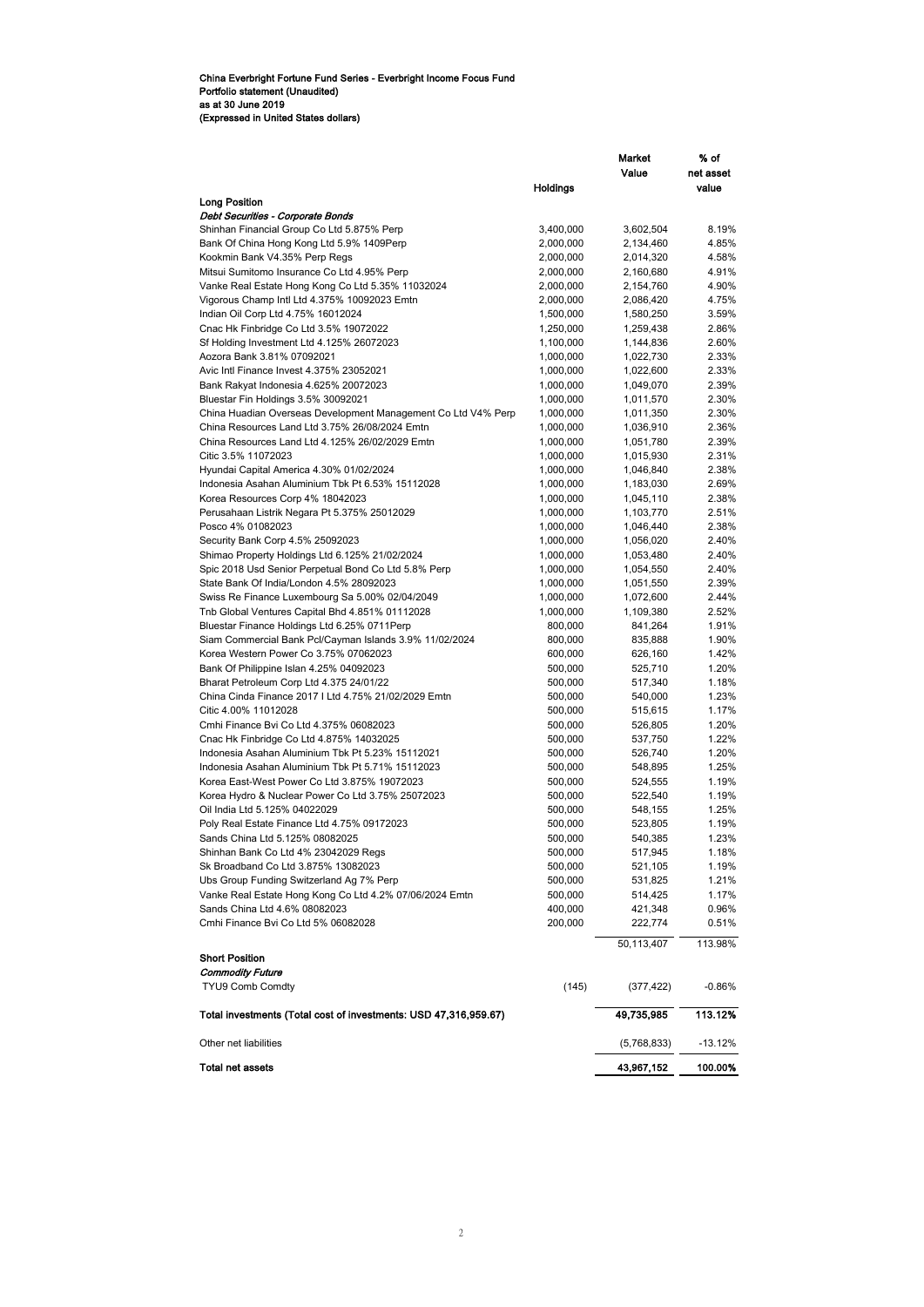## China Everbright Fortune Fund Series - Everbright Income Focus Fund Statement of changes in equity (Unaudited) For the half year ended 30 June 2019 (Expressed in United States dollars)

|                                                                                                                                                                                    | From 1 January 2019<br>to 30 June 2019 | From 1 January 2018<br>to 31 December 2018 |
|------------------------------------------------------------------------------------------------------------------------------------------------------------------------------------|----------------------------------------|--------------------------------------------|
|                                                                                                                                                                                    | <b>USD</b>                             | <b>USD</b>                                 |
| Balance at the beginning of the period / year                                                                                                                                      | 56,070,153                             | 2,163,246                                  |
| Profit/(loss) and total comprehensive income for the period /<br>year                                                                                                              | 2,896,999                              | (81, 158)                                  |
| Transaction with unitholders, recognised directly in equity                                                                                                                        |                                        |                                            |
| Subscription of units in Class I - USD (5,600,600.60 units)<br>Redemption of units in Class I - HKD (3,000,000 units)<br>Redemption of units in Class I - USD (1,489,572.98 units) | (15,000,000)                           | 56,141,593<br>(2, 153, 528)                |
| <b>Total transactions with unitholders</b>                                                                                                                                         | (15,000,000)                           | 53,988,065                                 |
| Balance at the end of the period / year                                                                                                                                            | 43,967,152                             | 56,070,153                                 |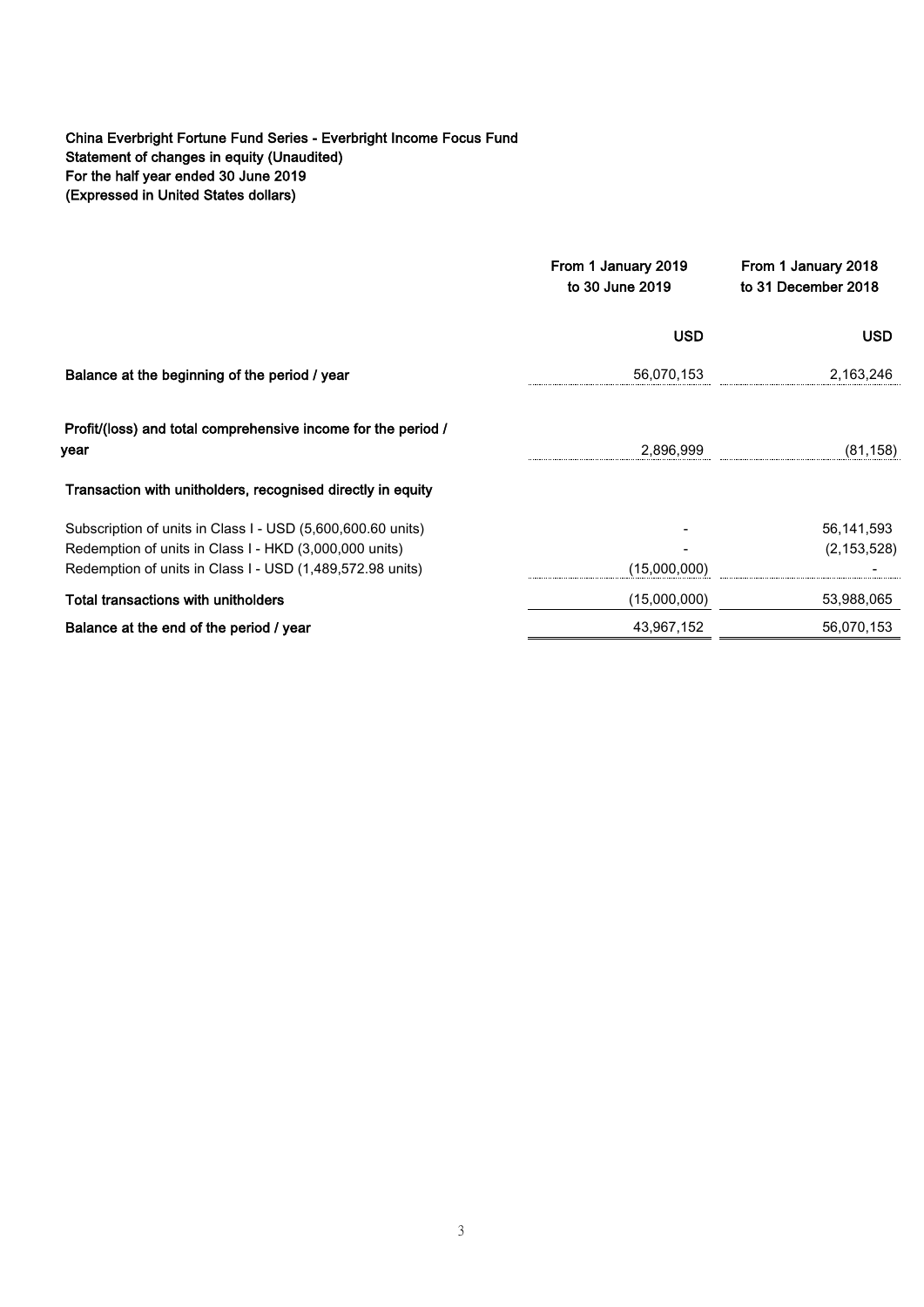# China Everbright Fortune Fund Series - Everbright Income Focus Fund Statement of movements in portfolio holdings (Unaudited) For the half year ended 30 June 2019

|                                    | As at<br>30 June 2019<br>% of net asset value | As at<br>31 December 2018<br>% of net asset value |
|------------------------------------|-----------------------------------------------|---------------------------------------------------|
| <b>Long Position</b>               |                                               |                                                   |
| Debt securities                    | 113.98%                                       | 87.05%                                            |
| <b>Short Position</b>              |                                               |                                                   |
| <b>Commodity Futures</b>           | $-0.86%$                                      | $-0.93\%$                                         |
| Total investments                  | 113.12%                                       | 86.12%                                            |
| Other net liabilities / net assets | $-13.12%$                                     | 13.88%                                            |
| <b>Total net assets</b>            | 100.00%                                       | 100.00%                                           |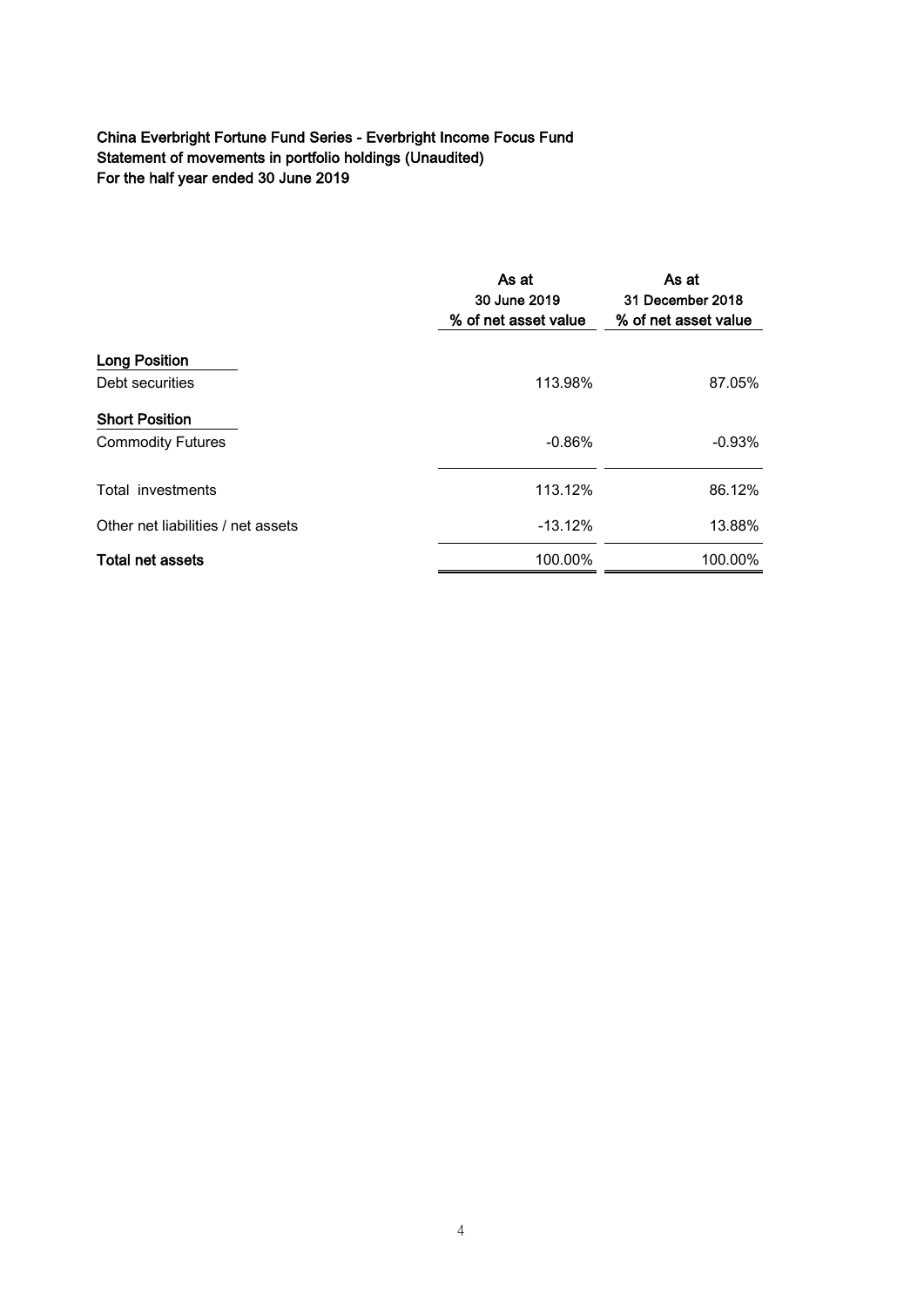#### China Everbright Fortune Fund Series - Everbright Income Focus Fund Notes to the financial statements

#### 1 GENERAL

China Everbright Fortune Fund Series (the "Trust") was constituted as an open-ended unit trust established as an umbrella unit trust under the laws of Hong Kong pursuant to a trust deed dated 10 October 2013 between China Everbright Securities (HK) Limited (the "Manager") and ICBC (Asia) Trustee Company Limited (the "Trustee").

Everbright Income Focus Fund (formerly known as Everbright Fortune Strategic Managed Fund) (the "Sub-fund") was constituted as a separate sub-fund on 10 October 2013. The Sub-fund is an open-ended unit trust and is authorised by the Securities and Futures Commission of Hong Kong (the "SFC") under Section 104(1) of the Securities and Futures Ordinance and is required to comply with the Code on Unit Trusts and Mutual Funds established by the SFC (the "SFC Code"). Authorisation by the SFC does not imply official approval or recommendation. As at 30 June 2019, there were three other sub-funds established by the Trust, namely Everbright Hong Kong Bond Fund, Everbright Greater China Opportunities Fund and Everbright Global Brands Fund.

The investment objective of the Fund is to aim to provide investors with regular income and steady capital appreciation by investing not less than 70% of the Fund's net asset value in a diversified portfolio of debt securities issued by governments and corporations in the global markets which are denominated n USD, EUR or in local currencies of the relevant markets.

#### 2 BASIS OF PREPARATION

The financial statements are presented in United States dollars, which is also the sub-fund's functional currency. They have been prepared under the historical cost basis, except for financial assets classified at fair value through profit or loss that have been measured at fair value. The preparation of the financial statements requires management to make estimates and assumptions that affect the amounts reported in the financial statements and accompanying notes. Management believes that the estimates utilised in preparing its financial statements are reasonable and prudent. Actual results could differ from these estimates.

#### 3 CHANGE OF FUNCTIONAL AND PRESENTATION CURRENCY

The Manager had determined to change the functional currency of the Fund from Hong Kong dollars to United States dollars. This change is consistent with the fact that the majority of the Fund's underlying assets are denominated in United States dollars. With effective from 1 January 2019, these financial statements are presented in United States dollars which is the Fund's functional currency.

#### 4 RECONCILIATION OF NET ASSET VALUE

The net asset value ("NAV") presented in the financial statements and that quoted for pricing purposes at the period end ("Dealing NAV") are different as the principles for calculating the Dealing NAV as set out in the Explanatory Memorandum are different from those required for financial reporting purposes under International Financial Reporting Standards ("IFRSs"). The following reconciliation provides details of these differences:

|                                                                                                                                             | 30 June 2019<br><b>USD</b> | 31 December 2018<br><b>USD</b> |
|---------------------------------------------------------------------------------------------------------------------------------------------|----------------------------|--------------------------------|
| NAV as reported in the financial statements                                                                                                 | 43.967.152                 | 56,070,153                     |
| Adjustments for different basis adopted by the Sub-fund in arriving<br>at the Dealing NAV:<br>- Unamortised portion of preliminary expenses |                            |                                |
| Dealing NAV                                                                                                                                 | 43.967.152                 | 56.070.153                     |
| Number of units in issue, Class - I - USD                                                                                                   | 4.111.027.62               | 5.600.600.60                   |
| Dealing NAV per unit, Class I - USD                                                                                                         | 10.69                      | 10.01                          |